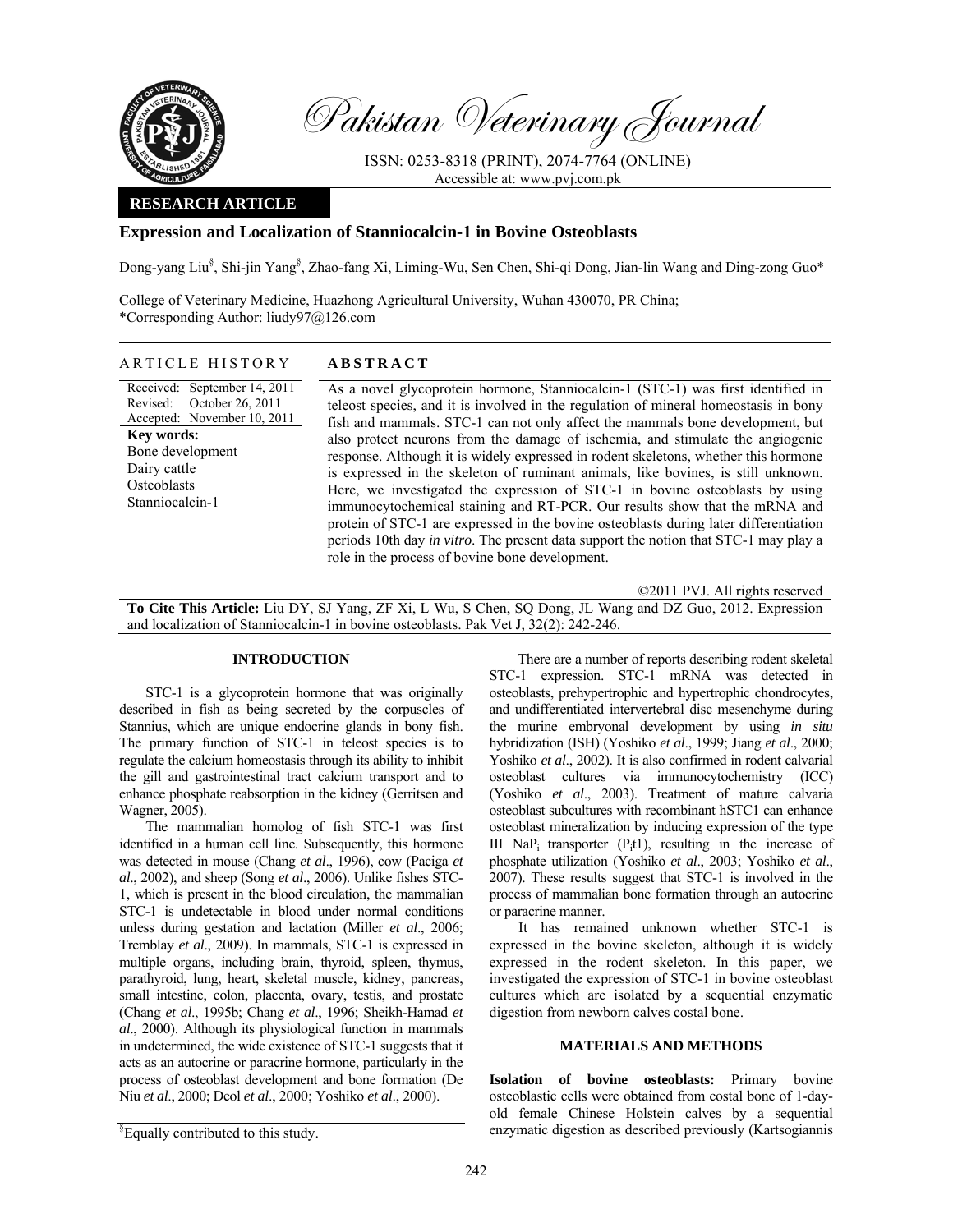three times.

and Ng, 2004). In brief, bovine costal bone was collected at a local slaughterhouse from neonatal Chinese Holstein calves, then placed into cold PBS (4°C) supplemented with penicillin (1000 IU/mL) and streptomycin (1000 IU/mL), maintained in a freezer bottle and transported to the laboratory within 3 h. After removing the muscles and periosteum, the bones were cut into blocks of  $1 \text{ mm}^3$  in size and rinsed three times with PBS. The samples were subjected to digestion with 0.1% w/v collagenase B (Roche, Penzberg, Germany) for 20 min at 37°C. This procedure was repeated to yield a total of five digests, rejecting the first digest. The cells isolated from second to fifth digests were cultured in 50 cm<sup>2</sup> flask with Dulbecco's modified eagle's medium (DMEM, HyClone, Beijing, China) containing 10% fetal bovine serum (FBS, HyClone, Beijing, China) and antibiotics (100 mg/mL of penicillin, 100 IU/mL of streptomycin) at 37°C in a humidified incubator with 5% carbon dioxide. The culture media was changed every 2 days.

Once the cells reached confluence, they were washed with PBS and detached by incubation with 0.25% trypsin solution for 3 to 4 min at 37°C. Complete medium (DMEM containing 10% FBS, 100 mg/mL of penicillin and 100 IU/mL of streptomycin) was added to inactivate the trypsin. The mixture was centrifuged at 1200rpm for 3 min, the supernatants were removed, and the cell pellets were re-suspended in 3 to 5 mL complete medium. The cells were counted using a hemocytometer and then plated in 6-well plate at a density of  $5 \times 10^4$  cells/well.

To determine the morphology of bovine osteoblast, the Giemsa staining was performed as described previously (Li *et al*., 2009). Cells were fixed in 70% ethanol (v/v) for 15 min and stained with a pre-mixed Giemsa staining solution for 30 min at room temperature. The stained cells were rinsed with tap water and air dried. Then, the cells were observed, photographed by Olympus IX71 (Olympus, Tokyo, Japan).

**Identification of bovine osteoblasts:** The modified Gomori calcium-cobalt method was used to examine intercellular alkaline phosphatase (ALP) to identify osteoblasts (Li *et al*., 2009). Briefly, confluent monolayer cells were fixed with 4% paraformaldehyde for 10 min and then rinsed three times with distilled water. The fixed

cells were placed at 37℃ for 4 h in an incubation solution, which consisted of 5mL sodium barbital (20 g/L), 5mL sodium β-glycerophosphate (30 g/L), 10 mL calcium chloride (20 g/L), 0.5 mL magnesium sulfate (20 g/L), and 2.5 mL distilled water. The cells were then dripped into cobalt nitrate solution (20 g/L) for 5min, rinsed with running water, dripped into sulfurated amine solution (10 g/L) for 5 min, and then rinsed with running water, air dried and mounted. For a negative control, sodium βglycerophosphate was replaced by distilled water in the incubation solution.

To induce mineralization, the second passage cells were inoculated at a density of  $5 \times 10^4$ /well and treated with osteogenic media (consisting of 10% FBS, 10 mM βglycerol phosphate and 50 µg/mL ascorbic acid) for 21 days (Wada *et al*., 1998). After induction of ossification, Alizarin Red S staining was carried out according to standard technique to detect the mineralized nodules in vitro (Utting *et al*., 2006). Gomori calcium-cobalt and

Alizarin Red S staining experiments were repeated at least

**Immunocytochemistry assay:** After 10 days culture, the samples were fixed with 4% paraformaldehyde for 30 min at 4°C. The endogenous peroxidase was inactivated by 0.75% hydrogen peroxide for 30 min at 37°C and then the cells were incubated with 10% horse serum for blocking nonspecific antigens. The primary anti-rhSTC-1 polyclonal antibody (Santa Cruz Biotechnology, California, USA, 1:100) was incubated with cells for 1 h at 37°C. Following incubation, the cells were washed 3 times for 5 min by PBS. Then biotinylated secondary antibody (Boster, Wuhan, China, 1:500) was added and the cells then were incubated again for 30 min, followed by streptavidin-biotin complex for another 30 min at room temperature, and the visualization was achieved by using Brown Peroxidase Substrate kit (Diaminobenzidine, Boster, Wuhan, China). Finally, the cells were counterstained with haematoxylin for 3 min. Each incubation step was followed by three times washes (5 min each) with PBS.

**RT-PCR:** Total RNA was extracted from the 10-day-old primary bovine osteoblast cultures using TRIzol reagent (Invitrogen, California, USA) according to the manufacturers instructions and 1 µg RNA was reverse transcribed with oligo (dT18) primer using the Transcript First-Strand cDNA Synthesis SuperMix (TransGen, Beijing, China) for complementary DNA (cDNA) synthesis.

 PCR amplification primer pairs for STC-1 were sense 5'-GCCTCAGCAAACTACGAT-3' and antisense 5'- ACTGGGGCAACCA.TTCTA0-3' (GenBank No. NM-176669.3, Fragment length 362 bp) and the housekeeping gene glyceraldehyde 3-phosphate dehydrogenase (GAPDH) sense 5'-CCTTCATTGACCTTCACTACATG GTCTA-3' and antisense 5'-TGGAAGATGGTGATGGC CTTTCCATTG-3' (GenBank No. U85042, Fragment length 126 bp). An aliquot  $(2 \mu L)$  of the cDNA template was amplified by PCR using 2×Taq PCR MasterMix (Zomanbio, Beijing, China). The PCR mixtures were preheated to 94°C for 5 min followed by 35 cycles of amplification (94°C for 30 s; 57°C for 30 s; 72°C for 1 min), and the PCR reactions were terminated with a final elongation at 72°C for 10min, and then the PCR products were separated on 1% agarose gel stained with ethidium bromide (0.5 µg/mL) and visualized, photographed by G: Box BioImaging Systems (Syngene, Cambridge, UK). Immunocytochemistry assay and RT-PCR assay were repeated at least three times.

#### **RESULTS**

**Cell culture and identification:** After 3 days culture, the cells, isolated from costal bone of neonatal female Chinese Holstein calves, showed spindle, triangular and polygonal morphology (Fig. 1A). As shown in Fig. 1B and 1C, for 7 days culture, cells can be confluent. Most of the cells show spider-like morphology and tight junctions.

 The dark brown and black deposits were distributed in the cytoplasm and extracellular matrix, which corresponds to the secretion of ALP by osteoblasts (Fig. 2A and 2B).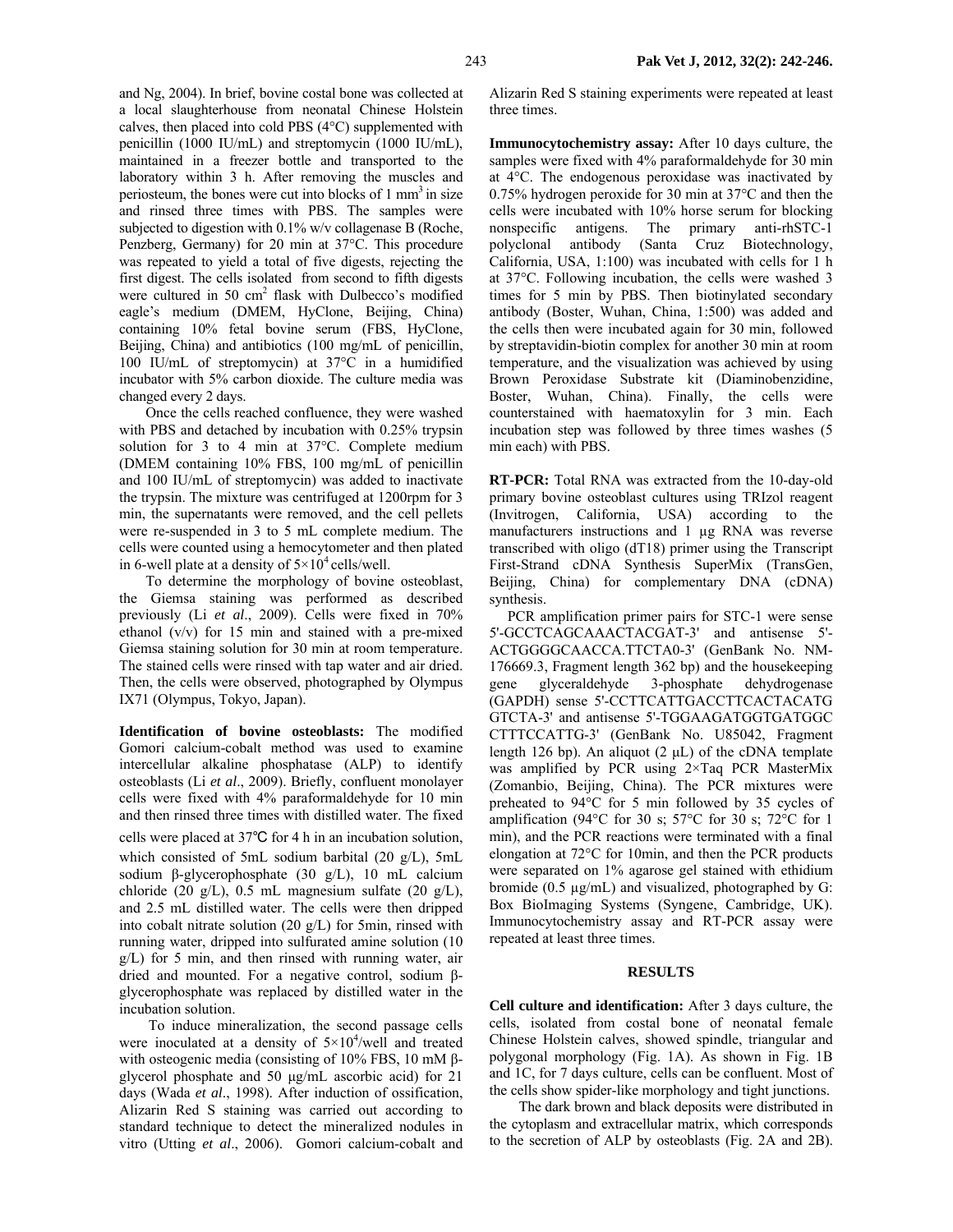Alizarin red staining revealed the presence of multiple red nodules, with variable size, further confirming that these cultured cells were osteoblasts (Fig. 2C).

**Localization and expression of STC-1 in the osteoblasts:** 

To identify the STC-1 expression in bovine osteoblasts, immunocytochemistry assays were carried out. As Fig. 3A shows, STC-1 is widely distributed in bovine osteoblast cells, and also brown staining particles were only restricted to localize around the nucleus about some of the cuboidal cells in confluent phase. In contrast, there was none of brown granulae displayed in the control samples, and only a separate blue nucleus can be found (Fig. 3B).

To determine whether the STC-1 mRNA was expressed in bovine osteoblasts, we performed the RT-PCR assays. As Fig. 4, showing, there was a 362 bp STC-1 specific band on the lane, in accordance with the length of amplified cDNA segments by our previously designed STC-1 primers. The housekeeping gene GAPDH was used as normalization control.

## **DISCUSSION**

As a dynamic tissue, apart from the functions of supporting the soft tissue, protecting the internal organs, and housing for bone marrow, the bone also plays a critical role to maintain the mineral balance in the animal's body. Both bone-specific cells, osteoblasts, or bone-forming cell, and osteoclasts, or bone-resorbing cells, are involved in the regulation of mineral homeostasis (Ducy *et al*., 2000). Primary cell cultures and cell lines are extensively used in the bone biology research to test the effect of various physiological and pathological factors on the bone-specific cells *in vitro* (Kartsogiannis and Ng, 2004).

In cell culture, it is difficult to distinguish osteoblasts from fibroblasts, both of them arise from a common pluripotent mesenchymal stem cells and exhibit a similar shape in morphology (Ducy *et al*., 2000). Since ALP expression and mineralization nodules formation are the specific markers of mature osteoblasts, Calcium cobalt



Fig. I: Morphology of primary culture bovine osteoblasts. A) Cells cultured for 3 days. Scale bar 50 µm. B) The confluent cells at day 7 Scale bar 100 µm. C) Cells stained with Giemsa solution, Scale bar 200 µm.



Fig. 2: Identification of bovine osteoblasts. A) Cells stained by modified Gomori calcium-cobalt method for investigate the expression of ALP after 14 days of culture. B) Negative control, Scale bar: 100 µm. C) Bovine osteoblasts form calcified nodules after inducing 21 days, stained by Alizarin red S, Scale bar: 200 µm.



**Fig. 3:** Immnocytochemical detection of STC-1 in osteoblasts on 10 days of culture. A) The brown staining particles were restricted to localize around the nucleus, Scale bar: 50 µm. B) Negative control, PBS was used as a substitute for anti-rhSTC-1), Scale bar: 50 µm.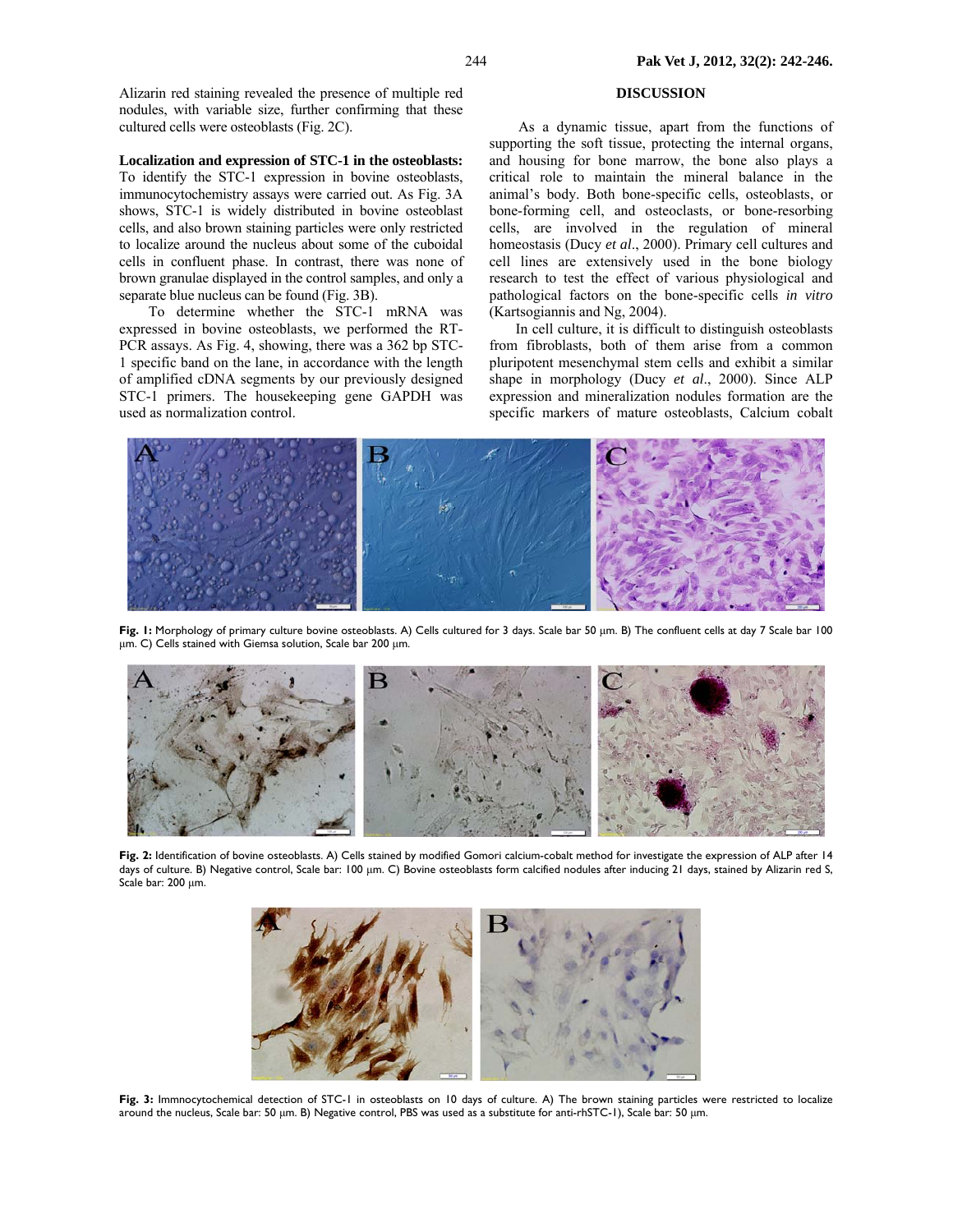staining and Alizarin red S staining assay were employed in the present study for identification of isolated cells (Kartsogiannis and Ng, 2004). Our results show that the cells isolated from costal bone of neonatal female Chinese Holstein calves, could be stained by Gomori calciumcobalt method and exhibited dark brown and black deposits in the cytoplasm. Moreover, these cells were incubated with the osteogenic media for 21 days followed by staining with Alizarin S red, showing a number of calcified nodules, suggesting these are capable of depositing calcified salts *in vitro*. Hence, consistent with previous reports (Whitson *et al*., 1984; Utting *et al*., 2006; Wang *et al*., 2007; Li *et al*., 2009), the isolated cells in the present study are osteoblasts.



**Fig. 4:** Amplification of STC-1 and GAPDH gene from bovine osteoblasts by RT-PCR. M: Marker (DL2000);

Mammalian STC-1 was first identified by Chang *et al*. in 1995 (Chang *et al*., 1995a). A large number of studies were performed to determine the physiological function of this hormone in mammals. STC-1 protein and mRNA were localized in the bone and osteoblasts during the developmental period by immunocytochemistry (ICC) (Yoshiko *et al*., 2003) and *in situ* hybridization (Yoshiko *et al*., 1999; Jiang *et al*., 2000; Yoshiko *et al*., 2002), respectively. The overexpression of STC-1 in transgenic mice displayed growth retardation postnatally, elevated the serum calcium or phosphate levels, and decreased the serum ALP levels, indicating that this hormone affects the murine skeletal development, growth, and mineral homeostasis (Filvaroff *et al*., 2002; Varghese *et al*., 2002; Johnston *et al*., 2010).

STC-1 mRNA could be detected at day 4, and increased, remained high levels in the later mineralization period in the MC3T3-E1 cell lines culture (Yoshiko *et al*., 2002). In the later mature stages of rat primary calvaria cell cultures, STC-1 stimulated the type III NaP<sub>i</sub> transporter  $(P_i t)$  expression and enhanced the inorganic phosphate  $(P_i)$ uptake by osteoblasts, favored the formation of mineralizetion nodules, although the hormone was undetectable in the early primitive progenitor stages (Yoshiko *et al*., 2003; Yoshiko *et al*., 2007). In this study, the 10-day-old culture

cells were subjected to detect the expression of STC-1 mRNA and protein. The results showed that both STC-1 mRNA and protein were detected in bovine osteoblasts, consistent with other previous studies that its expression was mainly present in the differentiation and mineralization stages of osteoblasts.

In summary, our data show that STC-1 mRNA and protein were expressed in the bovine osteoblasts, suggesting that STC-1 may affect bovine osteoblast differentiation and formation of bone nodules through an autocrine or paracrine manner, although the underlying molecular mechanism are unknown. Since the STC-1 affects the bone development and mineral homeostasis of mouse (Wagner *et al*., 1997; Yahata *et al*., 2003) and the pig (Madsen *et al*., 1998), respectively, our future studies will analyze the physiological role of STC-1 in bovine osteoblasts and the bovine mineral metabolism.

**Acknowledgements:** We thank Dr. Haibao Zhu for critical reading of the manuscript. This work was supported by National Natural Sciences Foundation of China (No. 31172374).

#### **REFERENCES**

- Chang AC, J Janosi, M Hulsbeek, D de Jong, KJ Jeffrey, JR Noble and RR Reddel, 1995. A novel human cDNA highly homologous to the fish hormone stanniocalcin. Mol Cell Endocrinol, 112: 241-247.
- Chang ACM, MA Dunham, KJ Jeffrey and RR Reddel, 1996. Molecular cloning and characterization of mouse stanniocalcin cDNA. Mol Cell Endocrinol, 124: 185-187.
- De Niu P, DP Radman, EM Jaworski, H Deol, R Gentz, Sul, HS Olsen and GF Wagner, 2000. Development of a human stanniocalcin radioimmunoassay: Serum and tissue hormone levels and pharmacokinetics in the rat. Mol Cell Endocrinol, 162: 131-144.
- Deol HK, R Varghese, GF Wagner and GE DiMattia, 2000. Dynamic regulation of mouse ovarian stanniocalcin expression during gestation and lactation. Endocrinology, 141: 3412-3421.
- Ducy P, T Schinke, and G Karsenty, 2000. The osteoblast: A sophisticated fibroblast under central surveillance. Science, 289: 1501-1504.
- Filvaroff EH, S Guillet, C Zlot, M Bao, G Ingle, H Steinmetz, J Hoeffel, S Bunting, J Ross, RAD Carano, L. Powell-Braxton, GF Wagner, R Eckert, ME Gerritsen and DM French*,* 2002. Stanniocalcin 1 alters muscle and bone structure and function in transgenic mice. Endocrinology, 143: 3681-3690.
- Gerritsen ME and GF Wagner, 2005. Stannicalcin: No longer just a fish tale. In: Vitamins and Hormones: Vol 70: (G Litwack, eds): Academic Press, San Diego, USA pp: 105-134.
- Jiang WQ, ACM Chang, M Satoh, Y Furuichi, PPL Tam and RR Reddel, 2000. The distribution of stanniocalcin 1 protein in fetal mouse tissues suggests a role in bone and muscle development. J Endocrinol, 165: 457-466.
- Johnston J, Y Ramos-Valdes, LA Stanton, S Ladhani, F Beier and GE DiMattia, 2010. Human stanniocalcin-1 or-2 expressed in mice reduces bone size and severely inhibits cranial intramembranous bone growth. Transgenic Res, 19: 1017-1039.
- Kartsogiannis V and KW Ng, 2004. Cell lines and primary cell cultures in the study of bone cell biology. Mol Cell Endocrinol, 228: 79-102.
- Li SH, DZ Guo, B Li, HB Yin, JK Li, JM Xiang and GZ Deng, 2009. The stimulatory effect of insulin-like growth factor-1 on the proliferation, differentiation and mineralisation of osteoblastic cells from Holstein cattle. Vet J, 179: 430-436.
- Madsen KL, MM Tavernini, C Yachimec, DL Mendrick, PJ Alfonso, M Buergin, HS Olsen, MJ Antonaccio, AB Thomson and RN Fedorak, 1998. Stanniocalcin: a novel protein regulating calcium and phosphate transport across mammalian intestine. Am J Phys, 274: G96-102.
- Miller N, L Delbecchi, D Petitclerc, GF Wagner, BG Talbot and P Lacasse, 2006. Effect of stage of lactation and parity on mammary gland cell renewal. J Dairy Sci, 89: 4669-4677.
- Paciga M, AJ Watson, GE Dimattia and GF Wagner, 2002. Ovarian stanniocalcin is structurally unique in mammals and its production